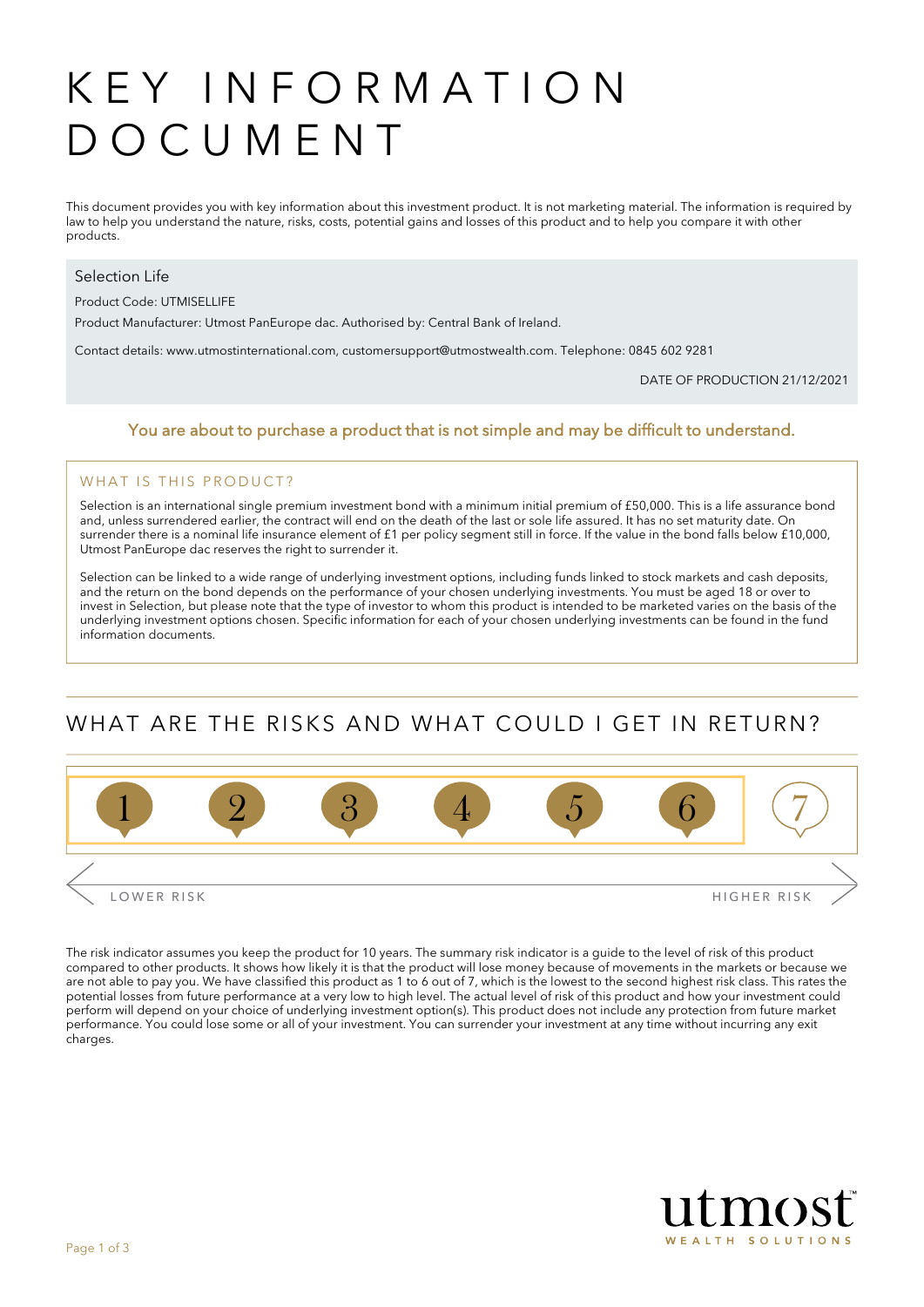### WHAT ARE THE RISKS AND WHAT COULD I GET IN RETURN? (CONTINUED)

Be aware of currency risk. Payments may be received in a different currency from that of the investment options selected, so the final return will depend on the exchange rate between the two currencies. This risk is not considered in the summary risk indicator shown. Information on the underlying investment options can be found in the relevant fund guides, which should be read before making any investment decisions.

### WHAT HAPPENS IF UTMOST PANEUROPE DAC IS UNABLE TO PAY OUT?

Irish law protects policyholder assets by imposing strict capital management rules and controls to prevent insurer insolvency. We segregate policyholder assets from our other assets and deposit them with independent institutions. In the unlikely event of our insolvency, policyholder claims have absolute precedence over all other claims with regard to policyholder assets, once the costs of liquidation have been met. Uutmost PanEurope dac is not covered by an investor compensation scheme.

As the bond is an insurance product, Utmost PanEurope dac owns all the holdings linked to the bond. You do not own the holdings yourself. However, if an institution responsible for the externally-linked holdings or other assets within the holdings linked to the bond were to fail, you may have no right to participate in any compensation scheme. This is because you are not the owner of the holdings linked to the bond. The amount (if any) which Utmost PanEurope dac may recover under such a scheme may be substantially less than the amount you may be able to recover if you had owned the holdings directly.

### WHAT ARE THE COSTS?

#### Costs over time

The Reduction in Yield (RIY) shows what impact the total costs you pay will have on the investment return you might get. The total costs take into account one-off, ongoing and incidental costs.

The amounts shown here are the cumulative costs of the product itself, for three different holding periods. They include potential early exit penalties. The figures assume you invest £10,000. Or currency equivalent. The figures are estimates and may change in the future.

The person selling you or advising you about this product may charge you other costs. If so, this person will provide you with information about these costs, and show you the impact that all costs will have on your investment over time.

| <b>INVESTMENT £10,000</b>                        |                  |                                                            |                            |  |  |
|--------------------------------------------------|------------------|------------------------------------------------------------|----------------------------|--|--|
| <b>SCENARIOS</b>                                 |                  | IF YOU CASH IN AFTER 1 YEAR   IF YOU CASH IN AFTER 5 YEARS | IF YOU CASH IN AT 10 YEARS |  |  |
| <b>TOTAL COSTS</b>                               | £381 - 1.246     | £1.259 - 4.411                                             | £2,490 - 10,165            |  |  |
| <b>IMPACT ON RETURN (RIY) PER</b><br><b>YEAR</b> | $3.84 - 13.03\%$ | $2.35 - 8.65\%$                                            | 1.76 - 11.81%              |  |  |

The actual costs depend on your choice of investment option(s). The information on the underlying investment option(s) can be found in the appropriate fund guide(s), which you should read before making your investment decision.